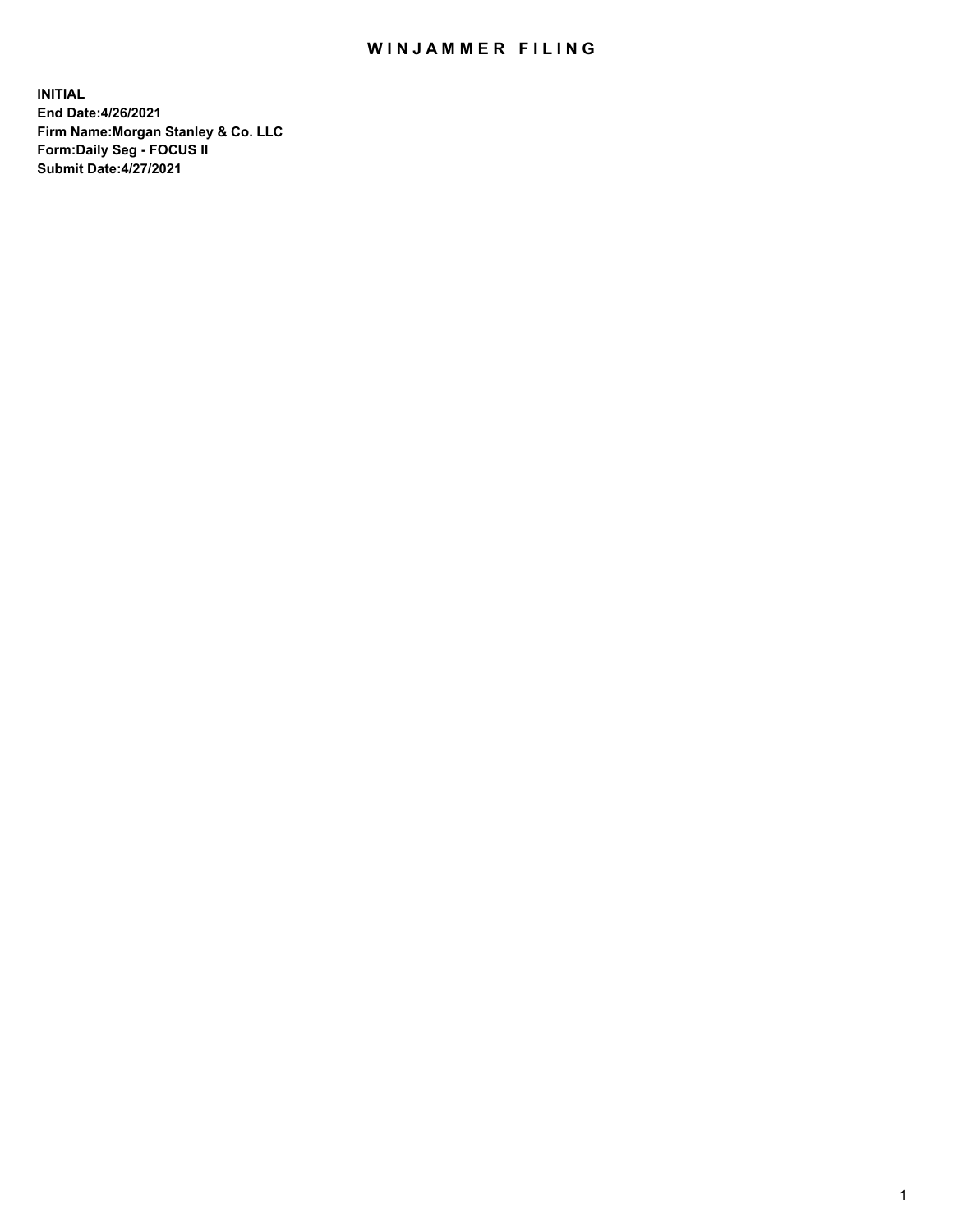**INITIAL End Date:4/26/2021 Firm Name:Morgan Stanley & Co. LLC Form:Daily Seg - FOCUS II Submit Date:4/27/2021 Daily Segregation - Cover Page**

| Name of Company                                                                                                                                                                                                                                                                                                                | <b>Morgan Stanley &amp; Co. LLC</b>                         |
|--------------------------------------------------------------------------------------------------------------------------------------------------------------------------------------------------------------------------------------------------------------------------------------------------------------------------------|-------------------------------------------------------------|
| <b>Contact Name</b>                                                                                                                                                                                                                                                                                                            | <b>Ikram Shah</b>                                           |
| <b>Contact Phone Number</b>                                                                                                                                                                                                                                                                                                    | 212-276-0963                                                |
| <b>Contact Email Address</b>                                                                                                                                                                                                                                                                                                   | Ikram.shah@morganstanley.com                                |
| FCM's Customer Segregated Funds Residual Interest Target (choose one):<br>a. Minimum dollar amount: ; or<br>b. Minimum percentage of customer segregated funds required:%; or<br>c. Dollar amount range between: and; or<br>d. Percentage range of customer segregated funds required between:% and%.                          | 235,000,000<br><u>0</u><br>0 <sub>0</sub><br>0 <sub>0</sub> |
| FCM's Customer Secured Amount Funds Residual Interest Target (choose one):<br>a. Minimum dollar amount: ; or<br>b. Minimum percentage of customer secured funds required:% ; or<br>c. Dollar amount range between: and; or<br>d. Percentage range of customer secured funds required between:% and%.                           | 140,000,000<br><u>0</u><br>0 <sub>0</sub><br>0 <sub>0</sub> |
| FCM's Cleared Swaps Customer Collateral Residual Interest Target (choose one):<br>a. Minimum dollar amount: ; or<br>b. Minimum percentage of cleared swaps customer collateral required:% ; or<br>c. Dollar amount range between: and; or<br>d. Percentage range of cleared swaps customer collateral required between:% and%. | 92,000,000<br><u>0</u><br><u>00</u><br>0 <sub>0</sub>       |

Attach supporting documents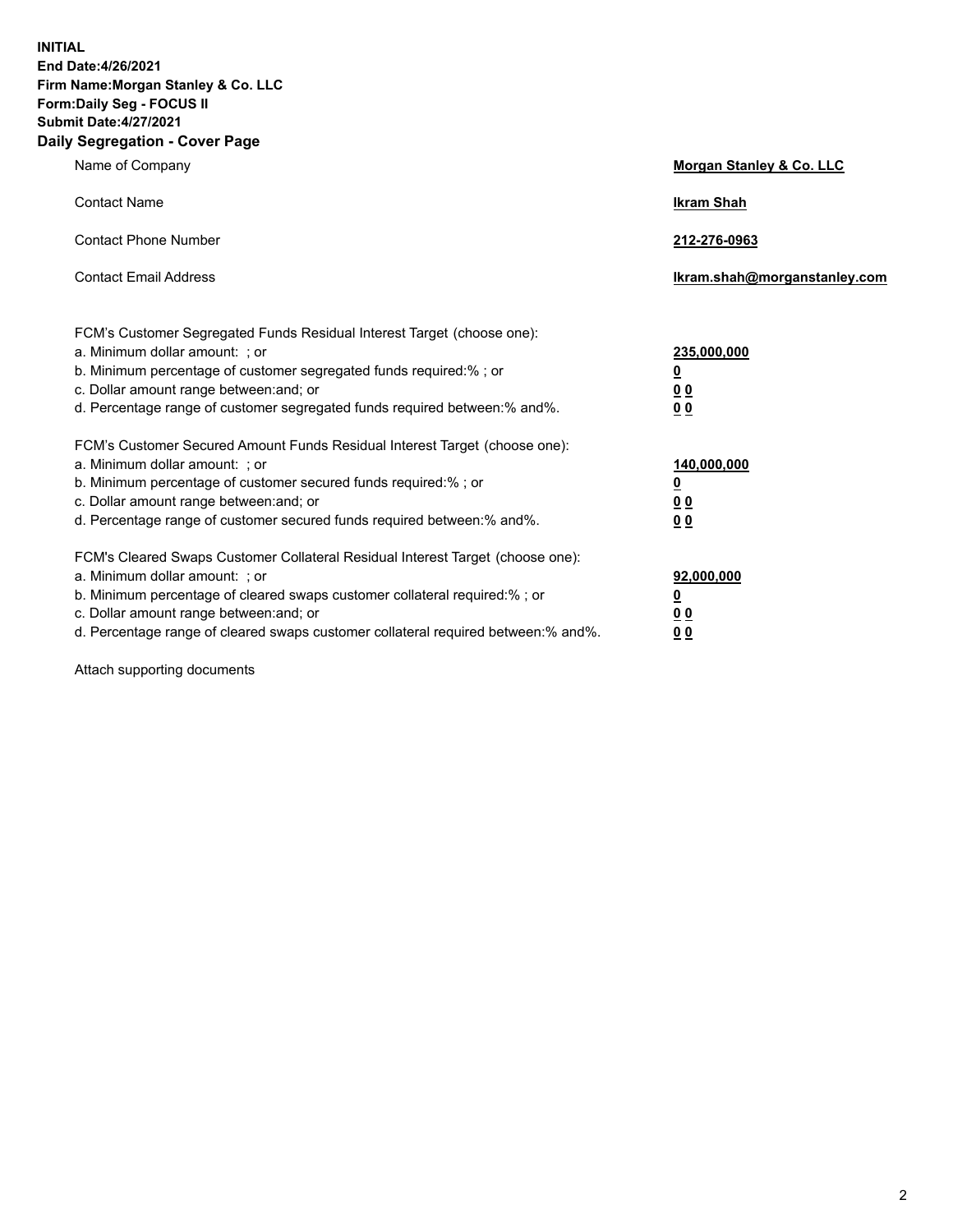## **INITIAL End Date:4/26/2021 Firm Name:Morgan Stanley & Co. LLC Form:Daily Seg - FOCUS II Submit Date:4/27/2021**

## **Daily Segregation - Secured Amounts**

Foreign Futures and Foreign Options Secured Amounts Amount required to be set aside pursuant to law, rule or regulation of a foreign government or a rule of a self-regulatory organization authorized thereunder 1. Net ledger balance - Foreign Futures and Foreign Option Trading - All Customers A. Cash **4,564,640,780** [7315] B. Securities (at market) **2,235,080,575** [7317] 2. Net unrealized profit (loss) in open futures contracts traded on a foreign board of trade **847,996,994** [7325] 3. Exchange traded options a. Market value of open option contracts purchased on a foreign board of trade **27,323,058** [7335] b. Market value of open contracts granted (sold) on a foreign board of trade **-23,540,265** [7337] 4. Net equity (deficit) (add lines 1. 2. and 3.) **7,651,501,142** [7345] 5. Account liquidating to a deficit and account with a debit balances - gross amount **28,070,209** [7351] Less: amount offset by customer owned securities **-27,059,875** [7352] **1,010,334** 6. Amount required to be set aside as the secured amount - Net Liquidating Equity Method (add lines 4 and 5) 7. Greater of amount required to be set aside pursuant to foreign jurisdiction (above) or line 6. FUNDS DEPOSITED IN SEPARATE REGULATION 30.7 ACCOUNTS 1. Cash in banks A. Banks located in the United States **563,124,561** [7500] B. Other banks qualified under Regulation 30.7 **501,568,069** [7520] **1,064,692,630** 2. Securities A. In safekeeping with banks located in the United States **600,365,750** [7540] B. In safekeeping with other banks qualified under Regulation 30.7 **23,221,189** [7560] **623,586,939** 3. Equities with registered futures commission merchants A. Cash **20,115,319** [7580]

- 
- C. Unrealized gain (loss) on open futures contracts **-1,670,181** [7600]
- D. Value of long option contracts **0** [7610]
- 
- 4. Amounts held by clearing organizations of foreign boards of trade
	-
	- B. Securities **0** [7650]
	- C. Amount due to (from) clearing organization daily variation **0** [7660]
	- D. Value of long option contracts **0** [7670]
	- E. Value of short option contracts **0** [7675] **0** [7680]
- 5. Amounts held by members of foreign boards of trade
	-
	-
	- C. Unrealized gain (loss) on open futures contracts **849,667,175** [7720]
	- D. Value of long option contracts **27,323,058** [7730]
	-
- 6. Amounts with other depositories designated by a foreign board of trade **0** [7760]
- 7. Segregated funds on hand **0** [7765]
- 8. Total funds in separate section 30.7 accounts **7,868,700,905** [7770]
- 9. Excess (deficiency) Set Aside for Secured Amount (subtract line 7 Secured Statement Page 1 from Line 8)
- 10. Management Target Amount for Excess funds in separate section 30.7 accounts **140,000,000** [7780]
- 11. Excess (deficiency) funds in separate 30.7 accounts over (under) Management Target **76,189,429** [7785]

**0** [7305]

[7354] **7,652,511,476** [7355]

**7,652,511,476** [7360]

[7530]

[7570]

 B. Securities **0** [7590] E. Value of short option contracts **0** [7615] **18,445,138** [7620]

A. Cash **0** [7640]

 A. Cash **3,697,032,594** [7700] B. Securities **1,611,493,636** [7710] E. Value of short option contracts **-23,540,265** [7735] **6,161,976,198** [7740] **216,189,429** [7380]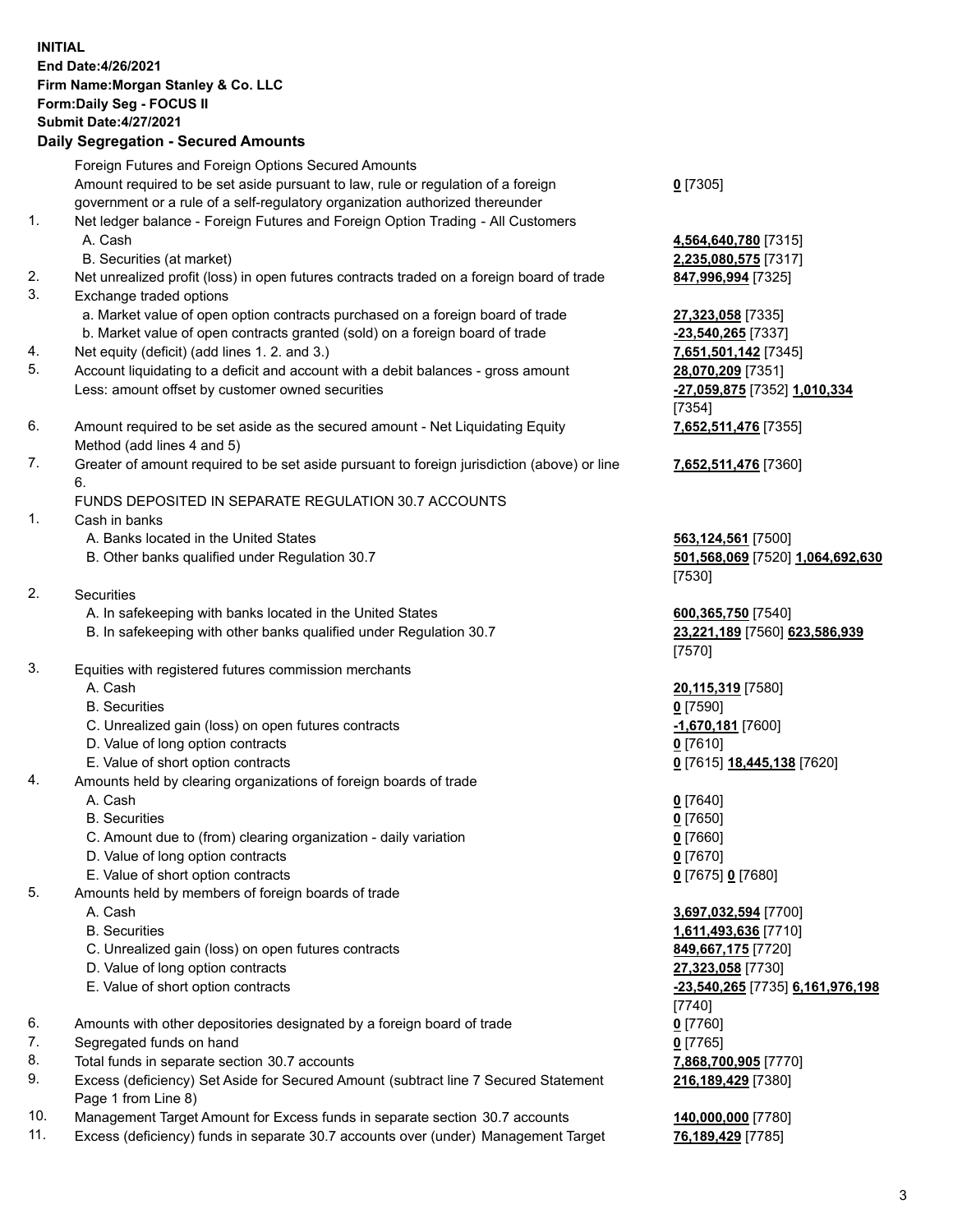**INITIAL End Date:4/26/2021 Firm Name:Morgan Stanley & Co. LLC Form:Daily Seg - FOCUS II Submit Date:4/27/2021 Daily Segregation - Segregation Statement** SEGREGATION REQUIREMENTS(Section 4d(2) of the CEAct) 1. Net ledger balance A. Cash **13,652,987,050** [7010] B. Securities (at market) **7,879,778,977** [7020] 2. Net unrealized profit (loss) in open futures contracts traded on a contract market **3,971,283,441** [7030] 3. Exchange traded options A. Add market value of open option contracts purchased on a contract market **797,992,153** [7032] B. Deduct market value of open option contracts granted (sold) on a contract market **-346,687,645** [7033] 4. Net equity (deficit) (add lines 1, 2 and 3) **25,955,353,976** [7040] 5. Accounts liquidating to a deficit and accounts with debit balances - gross amount **222,943,831** [7045] Less: amount offset by customer securities **-220,126,064** [7047] **2,817,767** [7050] 6. Amount required to be segregated (add lines 4 and 5) **25,958,171,743** [7060] FUNDS IN SEGREGATED ACCOUNTS 7. Deposited in segregated funds bank accounts A. Cash **4,014,596,835** [7070] B. Securities representing investments of customers' funds (at market) **0** [7080] C. Securities held for particular customers or option customers in lieu of cash (at market) **1,864,111,393** [7090] 8. Margins on deposit with derivatives clearing organizations of contract markets A. Cash **13,952,621,778** [7100] B. Securities representing investments of customers' funds (at market) **0** [7110] C. Securities held for particular customers or option customers in lieu of cash (at market) **6,015,667,584** [7120] 9. Net settlement from (to) derivatives clearing organizations of contract markets **32,296,337** [7130] 10. Exchange traded options A. Value of open long option contracts **797,992,153** [7132] B. Value of open short option contracts **and the set of our original contracts -346,687,645** [7133] 11. Net equities with other FCMs A. Net liquidating equity **13,201,969** [7140] B. Securities representing investments of customers' funds (at market) **0** [7160] C. Securities held for particular customers or option customers in lieu of cash (at market) **0** [7170] 12. Segregated funds on hand **0** [7150] 13. Total amount in segregation (add lines 7 through 12) **26,343,800,404** [7180] 14. Excess (deficiency) funds in segregation (subtract line 6 from line 13) **385,628,661** [7190] 15. Management Target Amount for Excess funds in segregation **235,000,000** [7194]

16. Excess (deficiency) funds in segregation over (under) Management Target Amount Excess

**150,628,661** [7198]